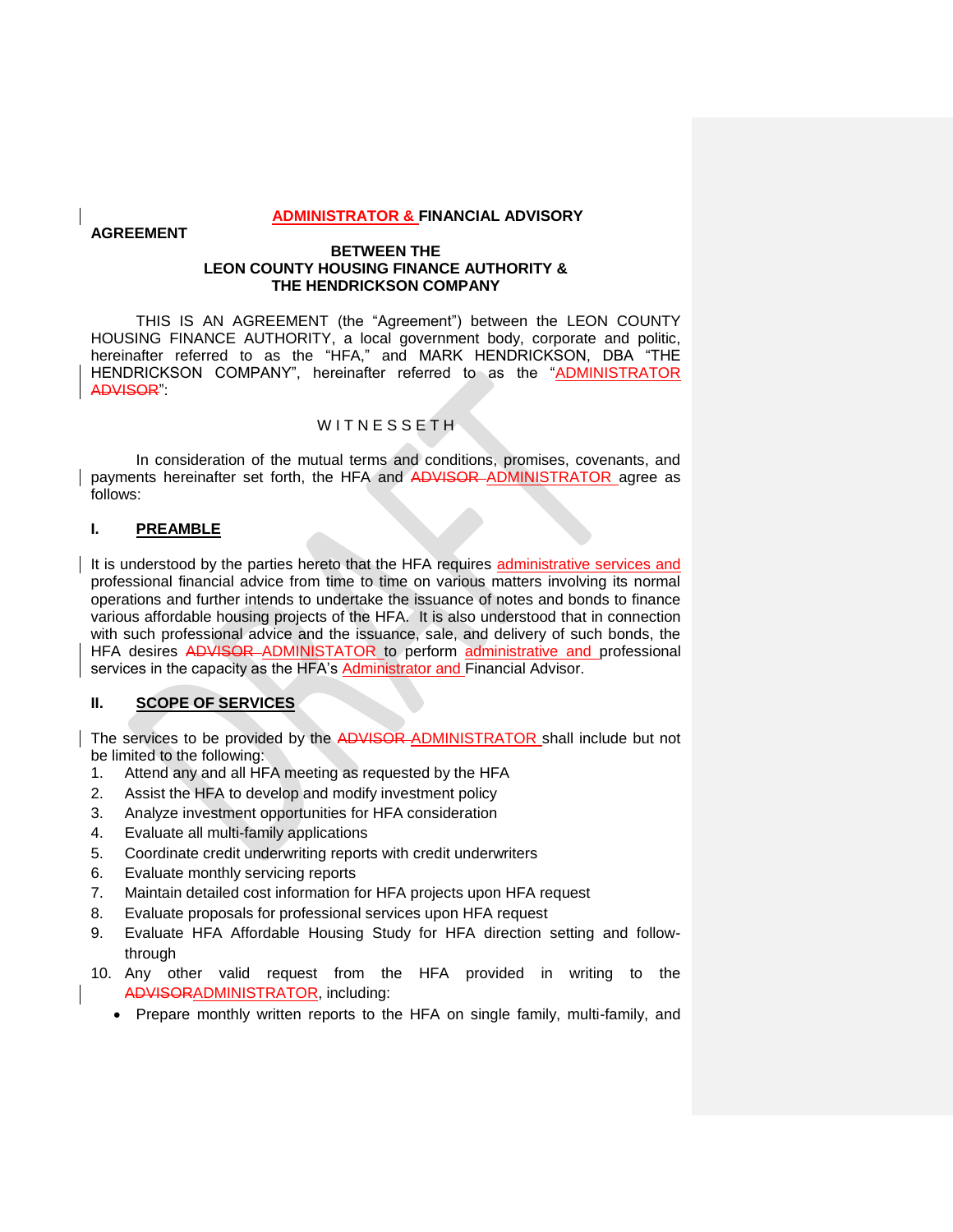other financial issues

- Prepare and archive agenda, minutes, and other materials for monthly HFA Board meeting
- Prepare monthly financial statement, including coordination with staff of the Leon County Board of County Commissioners (the "County") to obtain financial information
- Prepare proposed annual budget and disseminate to Board
- Develop tracking system for HFA subordinate DPA loans
- Coordinate work of professional team
- Work with Escambia County HFA and others to insure compliance and coordinated efforts for the First Time Homebuyer Program
- Work with County staff on disposition of properties assigned to the HFA
- Analyze and report on opportunities for the HFA including but not limited to:  $\checkmark$  Actions or proposals by the Florida Housing Finance Corporation
	- $\checkmark$  State Legislative program or budget changes and the current focus of the Sadowski Coalition
- Work with Treasurer to establish HFA checking account and SBA Prime Fund+ account by October 1, 2017
- Beginning October 1, 2017, perform entries into HFA accounting system and prepare checks for Board approval and signatures
- Work with Department of Economic Opportunity (DEO) to submit required annual Special District report
- Work with County on property maintenance issues
- Be primary contact for Escambia County HFA Single Family Program
- Be primary contact for multi-family servicing, monitoring, and occupancy reports
- Be primary contact with bond trustee
- Respond to information requests on multi-family and single family programs
- Prepare any required reports to Escambia County HFA
- Prepare meeting notices and record HFA meetings
- Beginning October 1, 2017, handle reservation of meeting rooms and other meeting related logistics
- Manage contract with County for Emergency Repair Program
- Submit required information to County webmaster related to each meeting and other requirements of Special Districts Act
- Maintain insurance for HFA Board
- Submit signed minutes and HFA attendance records to County
- Work with HFA Board to implement public records retention policy
- Any other item related to transition to independent status of HFA as directed in writing by the Board v
- 11. The ADVISOR-ADMINISTRATOR has a strict fiduciary relationship with the HFA. The ADVISOR ADMINISTRATOR must advise the HFA as to any potential

**Formatted:** List Paragraph, Bulleted + Level: 1 + Aligned at: 0.25" + Indent at: 0.5"

**Formatted:** Font: (Default) Arial, 12 pt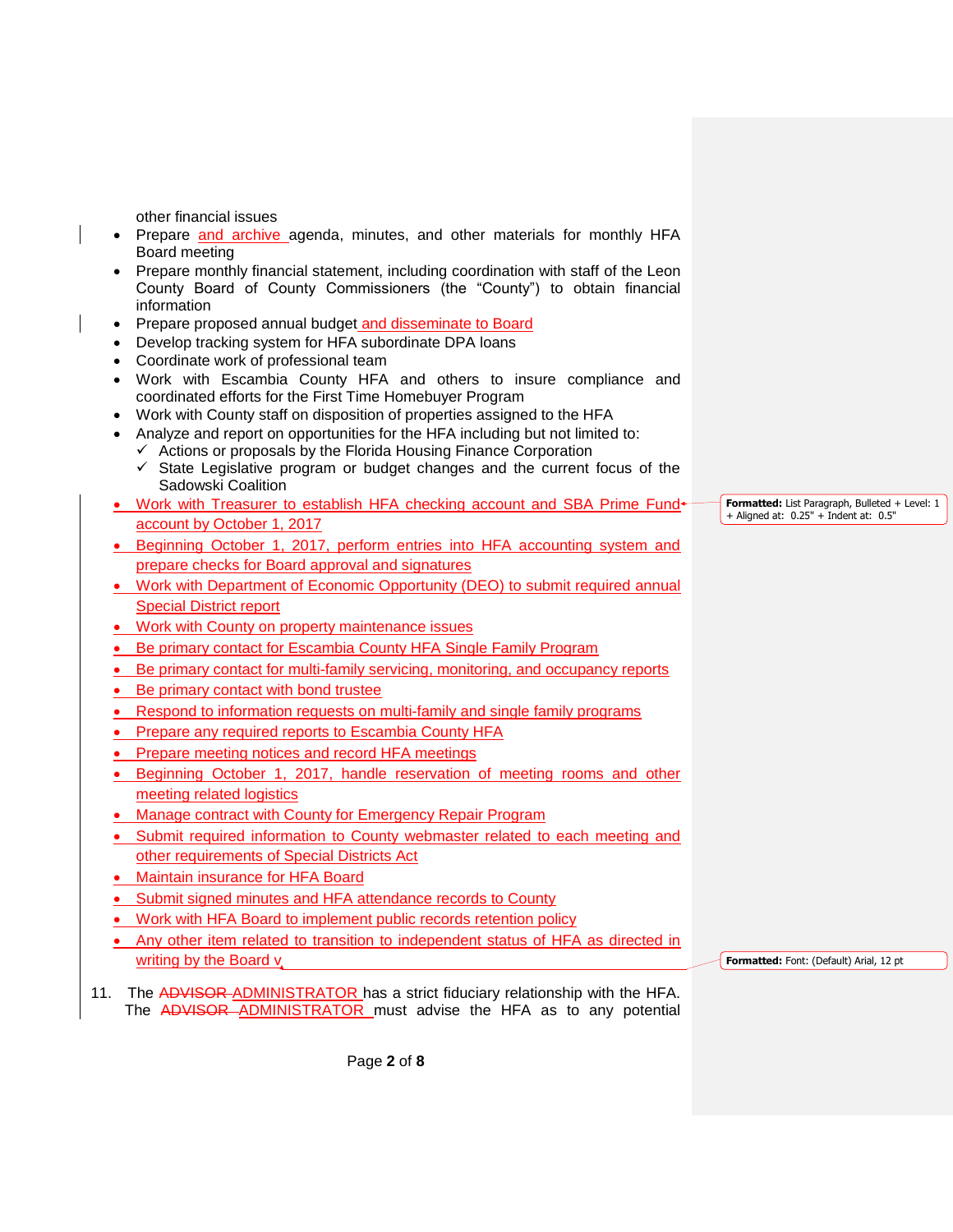conflicts.

# **III. PERSONNEL TO BE ASSIGNED**

The following member(s) of the ADVISOR-ADMINISTRATOR will be assigned primarily to work with HFA to provide the services as set forth hereinabove in the Scope of Services as Administrator and Financial Advisor on the PROJECT: Mark Hendrickson will be the primary contact; Susan Leigh will also service the account.

A. The HFA has the right to approve, disapprove or change any of the staff assigned by the ADVISOR ADMINISTRATOR to the account. If, for any reason, the personnel assigned are changed or replaced, the HFA has the right to immediately terminate this Agreement.

B. The HFA has the right to request, for any reason, the ADVISOR ADMINISTRATOR to replace any personnel assigned. Should the HFA make such a request, the ADVISOR-ADMINISTRATOR shall promptly suggest a substitute until a satisfactory substitute is selected.

C. The ADVISOR-ADMINISTRATOR assures the HFA that during the term of this Agreement, the ADVISOR ADMINISTRATOR shall comply with Title VII of the 1964 Civil Rights Act, as amended, and the Florida Human Right Act of 1977 in that the ADVISOR ADMINISTATOR shall not, on the grounds of race, color, national origin, religion, sex, age, handicap or marital status, discriminate in any form or manner against its employees or applicants for employment. The ADVISOR ADMINISTRATOR understands that this Agreement is conditioned upon the veracity of this statement of assurance. Furthermore, the ADVISOR ADMINISTRATOR assures the HFA it will comply with Title VI of the Civil Rights Act of 1964, as amended, in the event federal grant funds are involved. Compliance with other applicable federal and state laws, executive orders, and regulations prohibiting the type of discrimination delineated above is also required. This statement of assurance shall be interpreted to include Vietnamera veterans and disabled veterans within its protective range of applicability.

# **IV. OBLIGATIONS OF THE HFA**

### **Submittal of Materials to ADVISORADMINISTRATOR**

A. The HFA and ADVISOR ADMINISTRATOR acknowledge and agree that the ADVISOR ADMINISTRATOR has been engaged to provide municipal advisory services to advise and assist the HFA with all bond financings that come before the HFA, as well as the analysis of other housing programs in which the HFA may, or does, participate. Such services to be provided are listed in detail in the HFA's Request for Proposal to Serve as Financial Advisor dated January 7, 2014.

B. As part of those services, the ADVISOR, ADMINISTRATOR acting in the capacity of Independent Registered Municipal Advisor ("IRMA"), reviews all third party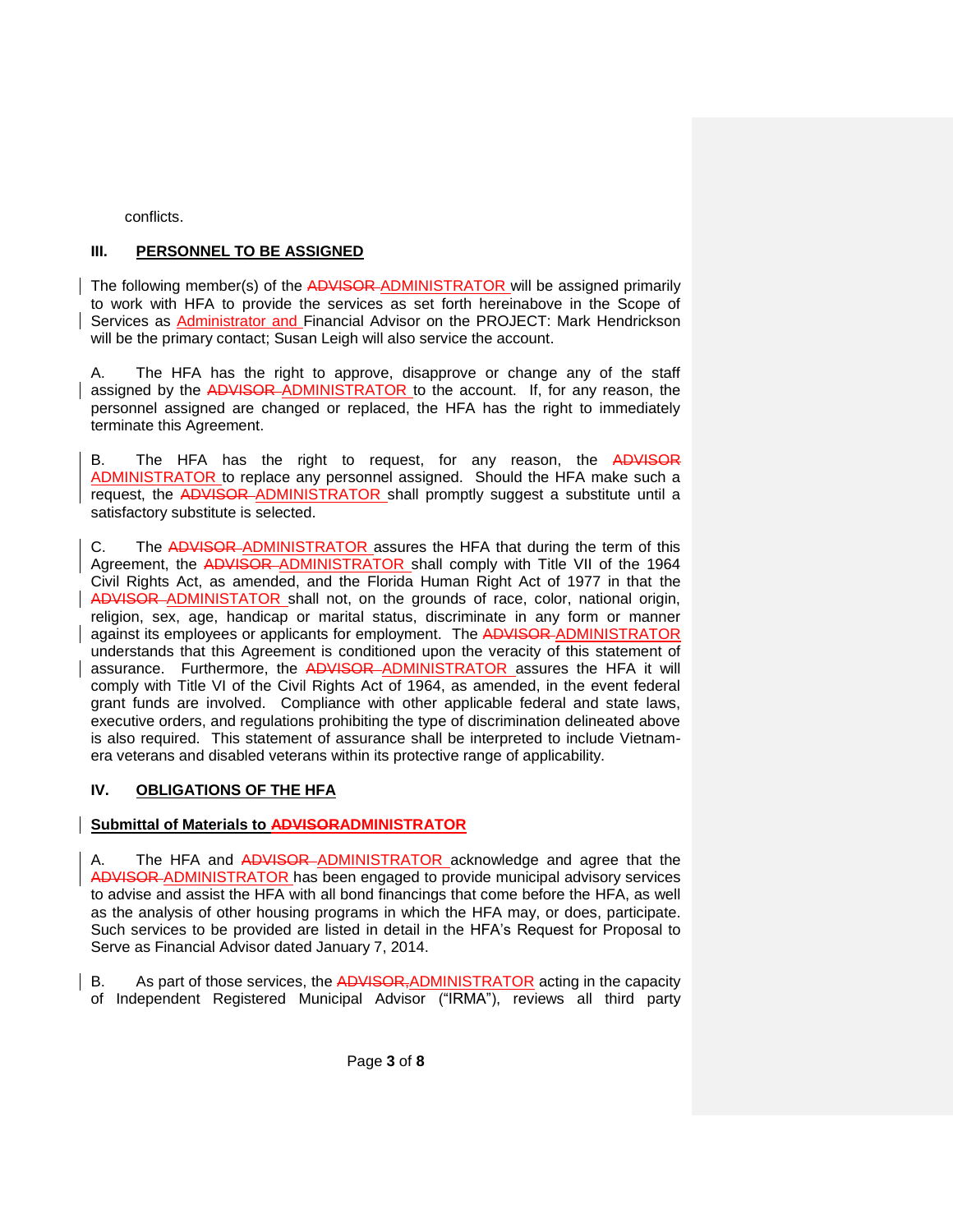recommendations made to the HFA and which are submitted to the ADVISOR ADMINISTRATOR in writing by the HFA.

C. The HFA shall, upon receipt of any materials presented by third parties to the HFA or individual members of the HFA, which are associated with, or related to, any of the ADVISOR's ADMINISTRATOR's services provided as an IRMA, deliver such materials to the ADVISOR-ADMINISTRATOR for handling as appropriate.

# **V. COMPENSATION**

- A. The ADVISORADMINISTRATOR, as an independent contractor, is not deemed to be an employee or an official of the HFA and in performance of this Agreement is not acting as a business broker, realty broker, lawyer, or accountant, but only as Agent to the HFA.
	- B. With regard to the issuance of bonds, fees will be paid out of cost of issuance. The fee is per \$25,000 per multi-family bond issue, paid by the developer at the time of application.
- C. The ADVISOR-ADMINISTRATOR shall be paid a \$3,000 multi-family review fee, paid by the developer at the time of application.
- D. The ADVISOR ADMINISTRATOR shall be paid an annual retainer fee of \$40,000.00 commencing on October 1, 2016, which shall be payable on a monthly basis, in arrears, in the amount of \$3,333.33 commencing on November 1, 2016. On October 1, 2017, an additional one time fee of \$5,000 shall be paid for services related to the transition of the HFA to independent status. Beginning October 1, 2017, the ADMINISTRATOR shall be paid an annual retainer fee of \$43,000 which shall be payable on a monthly basis, in arrears, in the amount of \$3,583.33 commencing on November 1, 2017. The one-time fee and the annual increase is due to the additional duties assigned to the Administrator in Section II of this Agreement.
- E. The ADVISOR ADMINISTRATOR shall be reimbursed for expenses related to agreed administrative duties. Total non-travel expenses shall be limited to \$2,500 per year, unless an amount in excess of \$2,500 is specifically authorized by the HFA.
- F. The ADVISOR-ADMINISTRATOR shall be given full reimbursement, after full detail and documentation, of all expenses incurred in the pursuit of its duties on behalf of the HFA. Such expenses shall include, but not be limited to, items such as travel (including both interstate and intrastate travel), meals, lodging, communications, duplicating, postage and federal express charges. All travel shall be pre-approved by the HFA. All travel expenses, including transportation, mileage, per diem for meals, and lodging, shall be billed in accordance with Chapter 112, Florida Statutes. In order to facilitate the HFA's efforts in controlling and monitoring expenses incurred in conjunction with the ADVISOR'S ADMINISTRATOR'S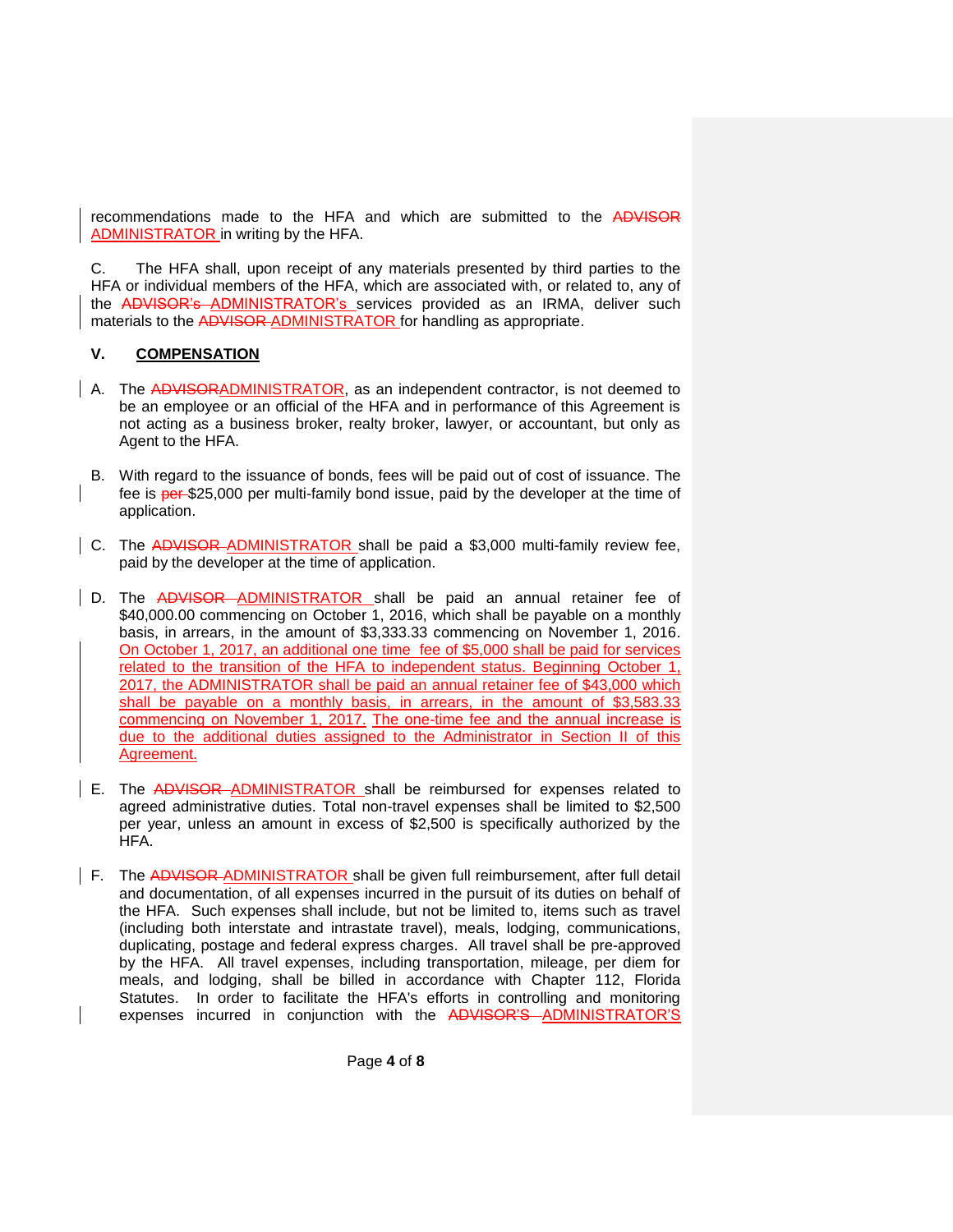performance of its contractual duties, the ADVISOR ADMINISTRATOR shall report all expenses incurred during each calendar year, indicating both expenses for the year, and total expenses accumulated and not reimbursed to date. The report for each calendar year thereafter will be due within thirty (30) days of the end of each year.

# **VI. GENERAL PROVISIONS**

A. The ADVISOR ADMINISTRATOR agrees to keep such records and accounts as may be necessary in order to record complete and correct entries for which the ADVISOR ADMINISTRATOR expects to be reimbursed. Such books and records shall be available at all reasonable times for such examination and audit by the HFA. All HFA records are deemed public records pursuant to Chapter 119, Florida Statutes.

B. All work performed by the ADVISORADMINISTRATOR, pursuant to the Agreement, shall be by the direction of the HFA and all communications pertaining to the progress of any work performed hereunder shall be addressed to the HFA. The HFA may, from time to time, designate one or more of their members, or staff, to perform all or part of the functions required hereunder and shall advise the ADVISOR ADMINISTRATOR thereof in writing.

C. The ADVISOR-ADMINISTRATOR warrants that it has not employed or retained any company or person, other than a bona fide employee working solely for the ADVISORADMINISTRATOR, to solicit or secure this Agreement and that they have not paid or agreed to pay any person, company, corporation, individual or firm, other than a bona fide employee working solely for the ADVISORADMINISTRATOR, any fee, commission, percentage, gift, or other consideration contingent upon or resulting from the award or making of this Agreement. For the breach or violation of this provision, the HFA shall have the right to terminate the Agreement without liability at its discretion, and to deduct from the contract price, or otherwise recover, the full amount of such fee, commission, percentage, gift or consideration.

D. This Agreement, or any interest herein, shall not be assigned, transferred or otherwise encumbered, under any circumstances by thre the ADVISORADMINISTRATOR, without prior written consent of the HFA.

E. The ADVISOR-ADMINISTRATOR has not had, does not have, nor will not entertain any implied, verbal or written understanding or contract with any other investment banking firm in regard to the negotiation for, or participation in any financing plan. The ADVISOR ADMINISTRATOR agrees not to be a member of an investment banking group proposing to provide any financing. The foregoing shall not restrict, however, the ADVISOR-ADMINISTRATOR from its customary business associations, from time to time, with any members of investment banking groups.

Page **5** of **8**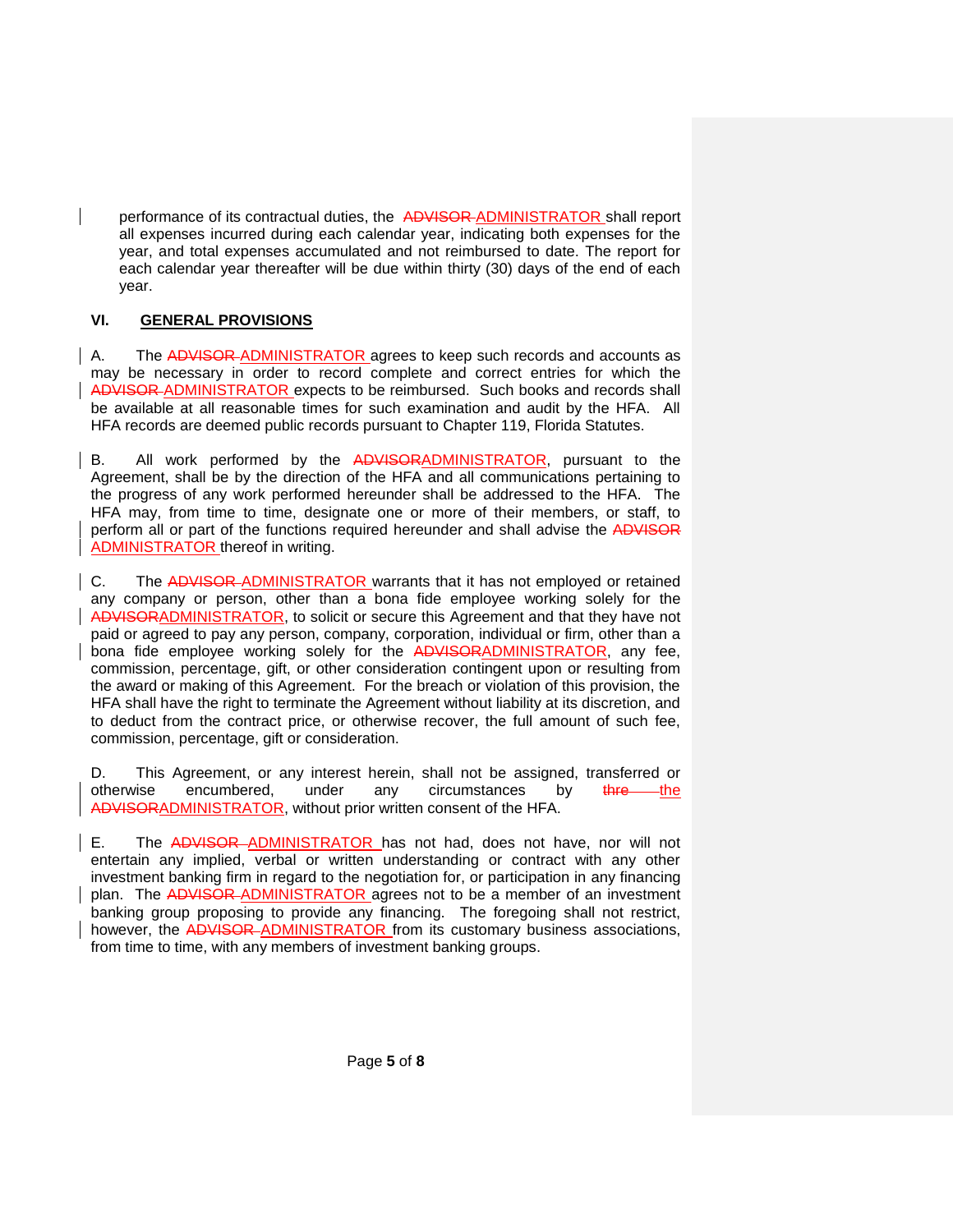F. The ADVISOR-ADMINISTRATOR agrees to comply with public records access requirements set forth in section 119.0701(2), Florida Statutes, including the obligation to:

1. Keep and maintain public records required by the HFA and the County to perform the Financial Advisor Scope of Services required under this Agreement.

2. Upon request from either the HFA's or the County's custodian of public records, provide the HFA or the County with a copy of the requested records or allow the records to be inspected or copied within a reasonable time at a cost that does not exceed the cost provided in Chapter 119, Florida Statutes, or as otherwise provided by law.

3. Ensure that public records that are exempt or confidential and exempt from public records disclosure requirements are not disclosed except as authorized by law for the duration of the Term of this Agreement and following termination of the Agreement if the ADVISOR-ADMINISTRATOR does not transfer the records to the HFA or the County.

4. Upon termination of the Agreement, transfer, at no cost, to the HFA or the County, as requested, all public records in possession of the ADVISOR ADMINISTRATOR or keep and maintain public records required by the HFA or the County to perform the Scope of Services required hereunder. If the ADVISOR transfers all public records to the HFA or the County, as requested, upon termination of the Agreement, the ADVISOR-ADMINISTRATOR shall destroy any duplicate public records that are exempt or confidential and exempt from public records disclosure requirements. If the ADVISOR-ADMINISTRATOR keeps and maintains public records upon termination of the Agreement, the ADVISOR ADMINISTRATOR shall meet all applicable requirements for retaining public records. All records stored electronically must be provided to the HFA or the County, upon request from either the HFA's or the County's custodian of public records, in a format that is compatible with the information technology systems of the HFA or the County.

5. The ADMINISTRATOR shall work with the HFA's General Counsel to develop a public records policy that meets all applicable legal requirements, and shall bring the recommended policy to the Board for approval. IF THE ADVISOR ADMINISTRATOR HAS QUESTIONS REGARDING THE APPLICATION OF CHAPTER 119, FLORIDA STATUTES, TO THE ADVISOR'S ADMINISTRATOR'S DUTY TO PROVIDE PUBLIC RECORDS RELATING TO THIS AGREEMENT, the ADMINISTRATOR shall first contact the HFA's General Counsel for guidance in addressing such a question and determine an appropriate course of action in response thereto CONTACT THE COUNTY'S CUSTODIAN OF PUBLIC RECORDS AT (850) 606-1900, KEMPL@LEONCOUNTYFL.GOV, OFFICE OF HUMAN SERVICES & COMMUNITY PARTNERSHIPS, 918 RAILROAD AVENUE, TALLAHASSEE, FL 32310.

#### **VII. INCORPORATION OF ALL PRIOR AGREEMENTS**

**Formatted:** Indent: Left: 0.38", Space After: 0 pt, No widow/orphan control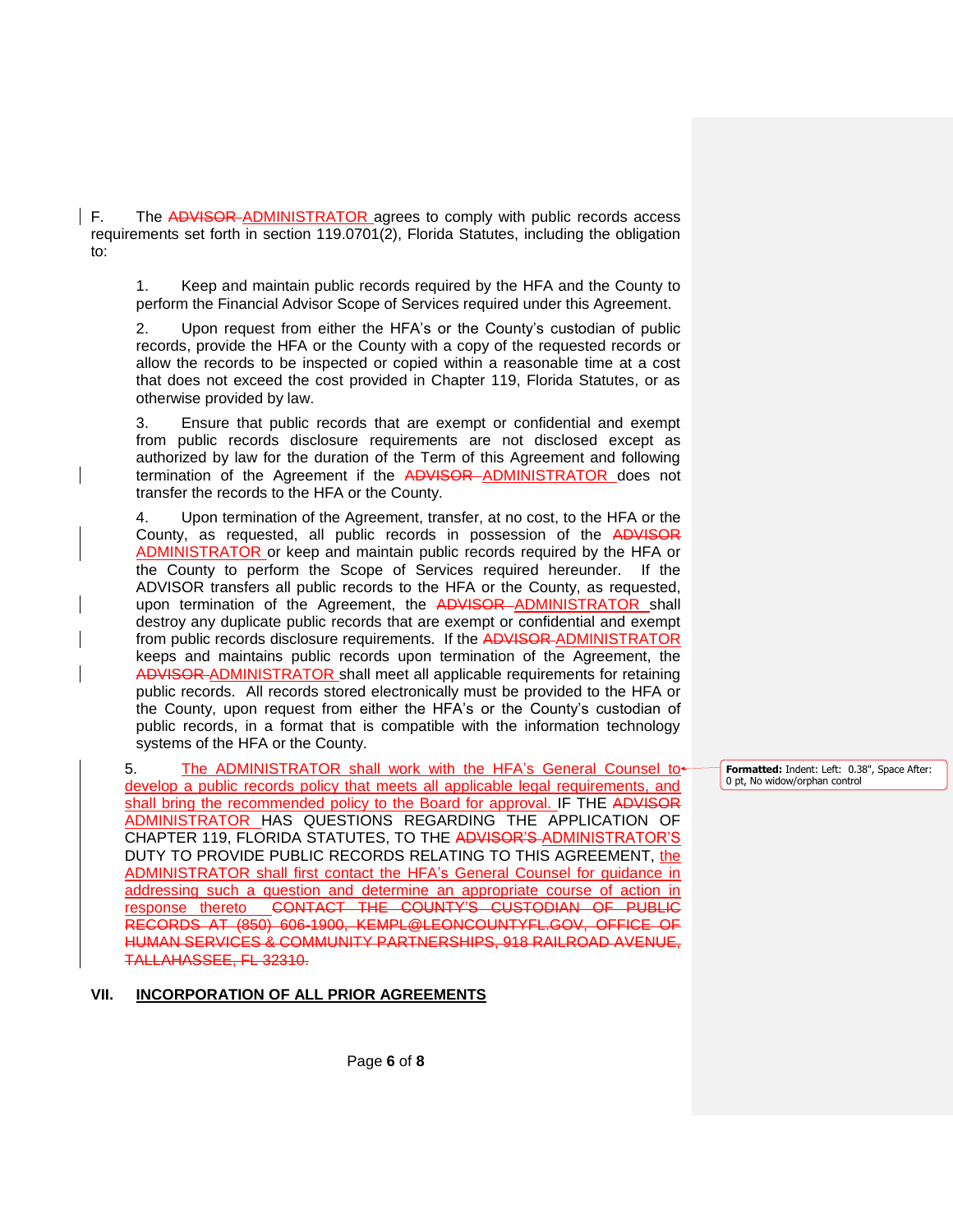A. This document incorporates and includes the ADVISOR's ADMINISTRATOR'S Response, dated January 7, 2014, to the HFA's Request for Proposals to Serve as Financial Advisor, to the extent such documents are not inconsistent with this Agreement.

B. It is further agreed that no modification, amendment or alteration in the terms or conditions contained herein shall be effective unless contained in a written document.

# **VIII. EFFECTIVE DATES, TERM, AND TERMINATION**

This Agreement shall be for a term of three years (the "Term") commencing on October 1, 2016 and expiring on September 30, 2019 unless terminated in writing by the HFA. Compensation for the Term shall be in the amount specified in Section V. of this Agreement. This Agreement may be terminated without cause by either party upon written notice to the other party. In the event the ADVISOR-ADMINISTRATOR receives such termination notice from the HFA, the ADVISOR-ADMINISTRATOR shall be reimbursed for out-of-pocket expenses incurred and shall be entitled to fees for services performed to the date of termination, including services related to any bond transaction in progress as of the date of termination. The parties may, by written amendment, extend the Term upon mutual agreement for up to two one-year extensions. The compensation to be paid to the ADVISOR ADMINISTRATOR during any such extension period beyond September 30, 2019 shall be at an annual rate of  $$452,500$  for the first extension and \$48,000 for the second extensionper year above any previous year.

IN WITNESS WHEREOF, the parties hereto have made and executed this Agreement on the respective date under each signature: The HFA, signing by and through its Chairman, authorized to execute same by Board action on the 16th day of June, 2016, and the ADVISOR ADMINISTRATOR signed by and through Mark Hendrickson DBA "The Hendrickson Company".

| ATTEST: | MARK HENDRICKSON DBA "THE<br><b>HENDRICKSON COMPANY"</b> |  |
|---------|----------------------------------------------------------|--|
|         |                                                          |  |

Witness **By: Mark Hendrickson** 

Date: \_\_\_\_\_\_\_\_\_\_\_\_\_\_

ATTEST: LEON COUNTY HOUSING FINANCE **AUTHORITY** 

Witness **By: Mike Rogers, Chairman** 

Page **7** of **8**

\_\_\_\_\_\_\_\_\_\_\_\_\_\_\_\_\_\_\_\_\_\_\_\_\_\_\_\_\_\_\_ \_\_\_\_\_\_\_\_\_\_\_\_\_\_\_\_\_\_\_\_\_\_\_\_\_\_\_\_\_